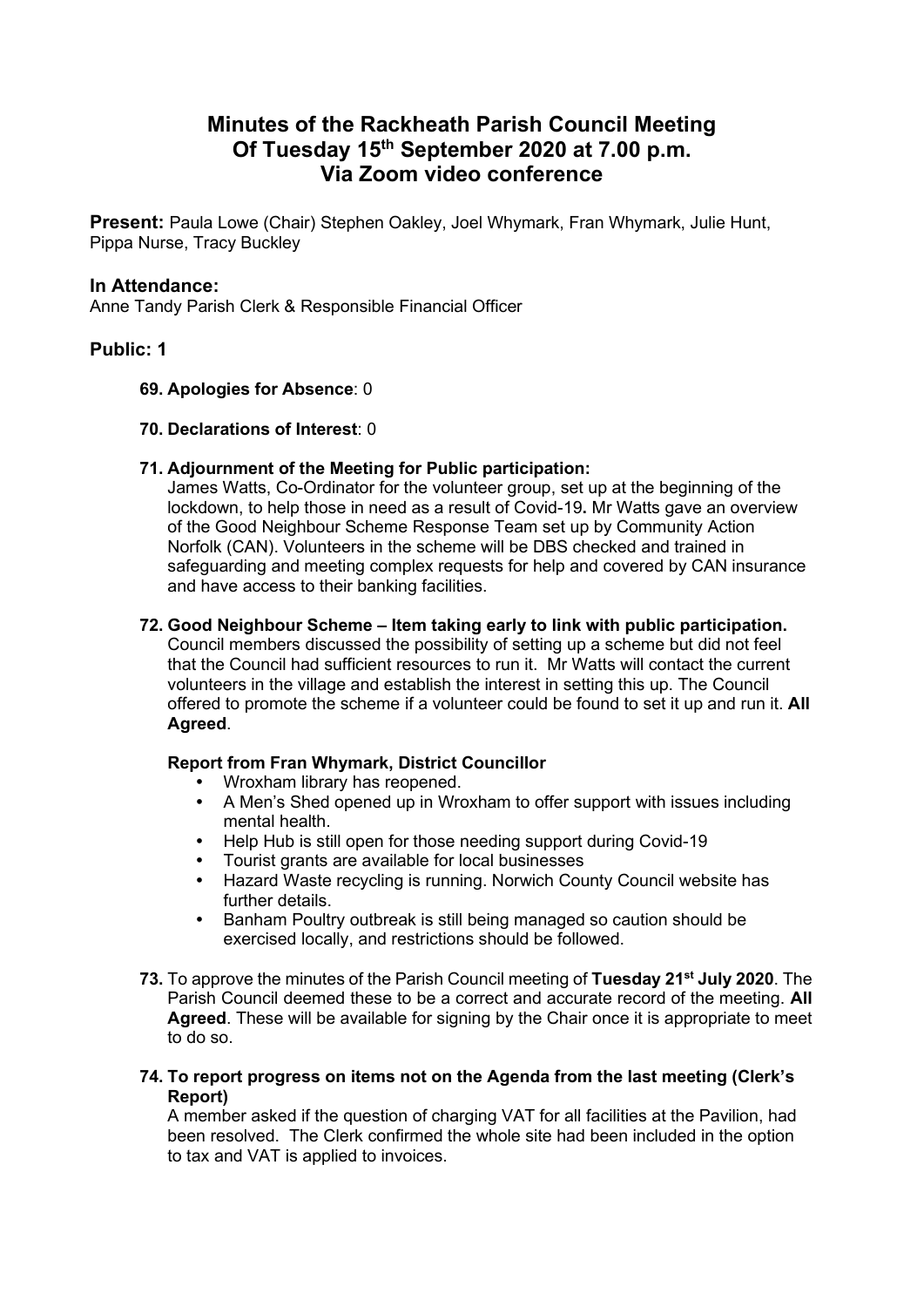#### **75. To receive the minutes of the Parks and Leisure Committee meeting of 9th September 2020 to include progress updates and recommendations concerning:**

- **a.** Pavilion re-opening and current bookings. A regular Sunday booking from a dance school is imminent.
- **b**. Recommencement of football requires a budget for the reopening of the football toilets. **All Agreed** for the Clerk to spend £51.04 to obtain necessary supplies.
- **c**. The Fireworks event is unable to go ahead due to Covid-19 restrictions and the impact of this on costings which would inevitably lead to a loss of takings.
- **d**. Newman Road woods. The issue of funding is still a concern and Broadland District Council have been approached to increase their original offer of £5,000.00. Council asked if the existing insurance would cover the area, if adopted. Clerk to enquire with BHIB Insurance.

#### **76. To receive a report from the Planning Committee to update and discuss the following:**

- **a**. To receive the Minutes of the Planning Committee meeting on Tuesday 25th August 2020. These were duly noted.
- **b.** Application 20200805 Green Lane East heard by Broadland District Council Planning Committee on 9th September 2020. The Neighbourhood Plan was not discussed. The main concern raised was lack of play equipment. The application was subsequently approved.
- **c.** Consideration of advice from Rachel Leggett & Associates regarding the outcome of the above application. It was suggested a meeting with Broadland District Council Planning Officers be arranged to obtain feedback on this application and how best to move forward with future applications, particularly in view of the new planning laws being introduced. Councillors to approve the setting up a meeting. **All Agreed**.
- **d.** Matter arising: 20201642 Description: Erection of 9 fence panels, gravel boards and concrete posts to front of property (retrospective) Location: Nordon, 59 Green Lane East, Rackheath, NR13 6QL Application Type: Householder. No objections. **All Agreed**.

#### **77. Consider a list of proposed street names for the Green Lane East development: 20200805**

To approve 12 street names: 3 main and 9 estate. Clerk delegated the power to compile a suitable list and circulate to the Council before submitting to Lovells Developers.

#### **78. Dr's Surgery repairs.**

Broadland District Council have begun the process of selling the building and further update is awaited from them. With regards to required electrical work, the Clerk presented three quotes for consideration and it was proposed that PD Electrical's quote of £314.00 be proposed. **All Agreed**.

#### **79. Accessibility.**

The website is almost finished. The Clerk's training on using the website and complying with accessibility requirements, takes place on  $17<sup>th</sup>$  September 2020, before the site goes live.

#### **80. Community Foundation Grant**

Having successfully received this grant in April 2020 to support volunteers responding to Covid-19, this remains unspent and Community Action Norfolk have invited unused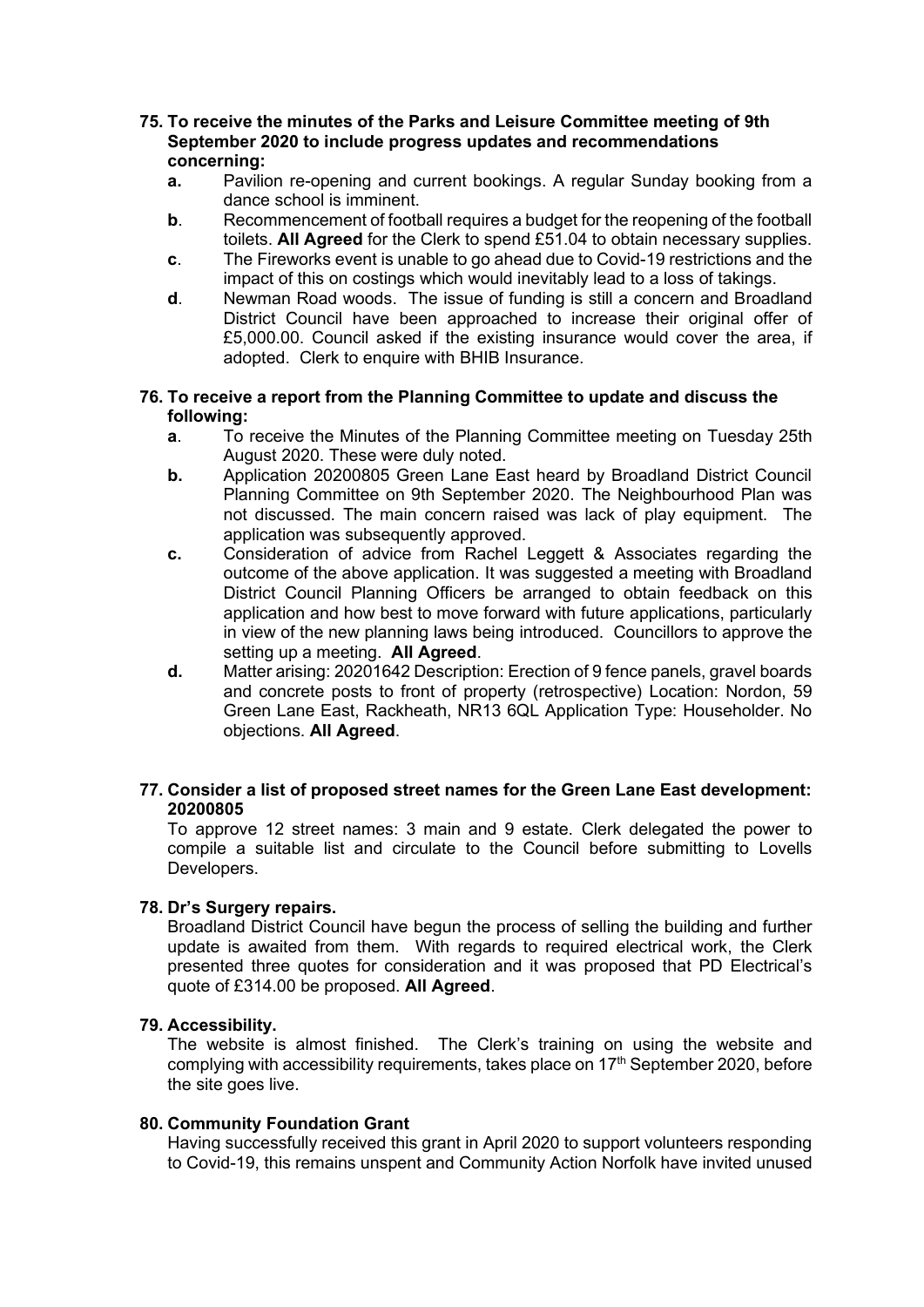amounts to be returned, if no longer needed. Councillors to consider the future need for this and approve retention or return. It was proposed to return. **All Agreed**.

#### **81. Accounts**

- **a**. To approve payments for August and September 2020 (appended below). **All Agreed**.
- **b**. To note the monthly bank reconciliation to 31st July and 31st August 2020. **All noted**.
- **c**. Appointment of Internal Auditor. It was proposed to appoint Tina Page as the Community Council's Internal Auditor for the 2020/21 accounts at a cost of £100. **All Agreed**
- **d**. Approve the purchase of replacement ink cartridges at approximately £37.00 exc VAT. **All Agreed**.
- **e.** PKF Littlejohn requested more information as the high turnover moved the Council into the next bracket. They then asked for further clarification of the variances. All the information was submitted within the timescales and no further communication has been received. A further two enquiries have been received and resolved.
- **f.** Review of Pavilion hire charges to be considered with a view to assisting hirers to continue bookings with reduced capacity due to Covid-19. Proposed to adjourn to next meeting and review. **All Agreed**.
- **g.** Approval of a budget for textbooks to assist the Clerk with undertaking the CiLCA training and her role. Budget of £200.00 for books proposed. **All Agreed**.

#### **82. To receive correspondence and agree response (if any)**

- $\triangleright$  Email regarding the Norwich Western Link reminding that the consultation is underway until
- $\triangleright$  Email from the Tree Council forwarding the monthly Broadsheet No. 192 September 2020.
- $\triangleright$  Email from Norfolk ALC Wellbeing regarding the Environment and Land Management. Narrative by Andrea Kelly, Environment Policy Adviser at the Broads Authority
- ➢ Policy Community update newsletter for Wroxham ward
- ➢ Email from Norfolk ALC Wellbeing with an invitation to the Community Energy Webinar.
- $\triangleright$  Email from the Tree Council forwarding the monthly Broadsheet No. 191 August 2020
- ➢ Email from Broadland Planning Department with the Planning Enforcement update for July 2020
- ➢ Norfolk ALC Wellbeing end of July update. Information about Pathmakers, fostering and Covid-19

#### **83. Items for publication/media and items for the next Community Council meeting, Tuesday 20th October 2020**

- Newman Road woods
- Pavilion hire charge
- Broadland Grant
- Advert for new Parish Councillor
- Boundary update from Little Plumstead
- Clerks Appraisal

#### **84. Resolution to exclude Press and the Public in order to discuss matters where publicity would be prejudicial to the public interest by reason of the**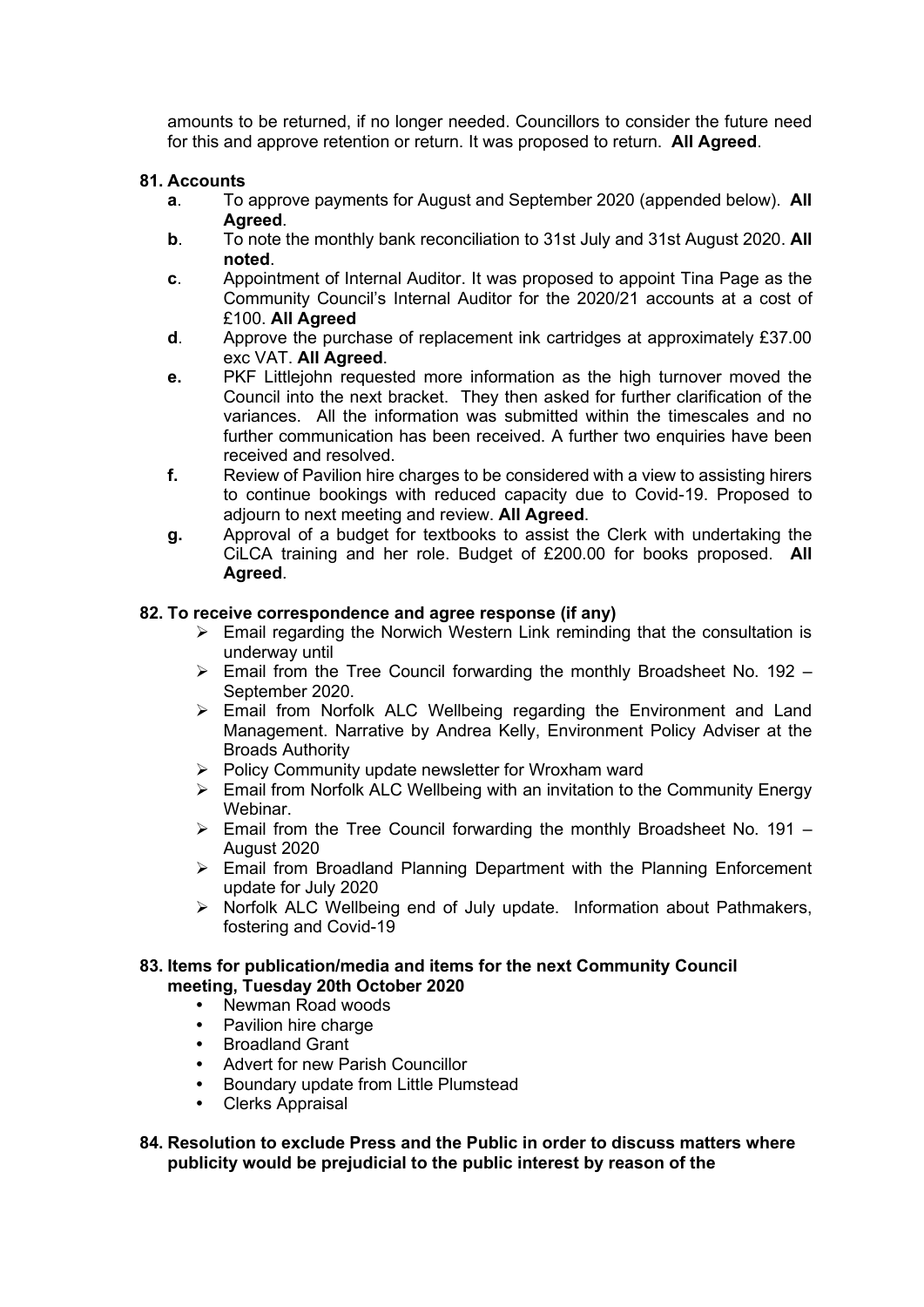**confidential nature under the provisions of Section 1 of the Public Bodies (Admissions to meetings) Act 1960, that is Staff Matter.**

- **a**. To receive details of the Clerk's Annual Pay Award and increased leave entitlement from 1 April 2020 and to consider moving the Clerk up one increment on the pay scale following completion of the first contracted year. It was proposed that the annual appraisal be completed and the scale increment to be discussed in accordance. **All Agreed**. Annual Pay Award was noted by members.
- **b**. To receive a report from Staff Advisory Committee regarding interviews for a temporary Booking Assistant and recommendation for a suitable appointment. Good response was received. Four candidates were interviewed; three were strong. It is recommended that Mrs Bowles be appointed as Booking Assistant subject to satisfactory references. **All Agreed.**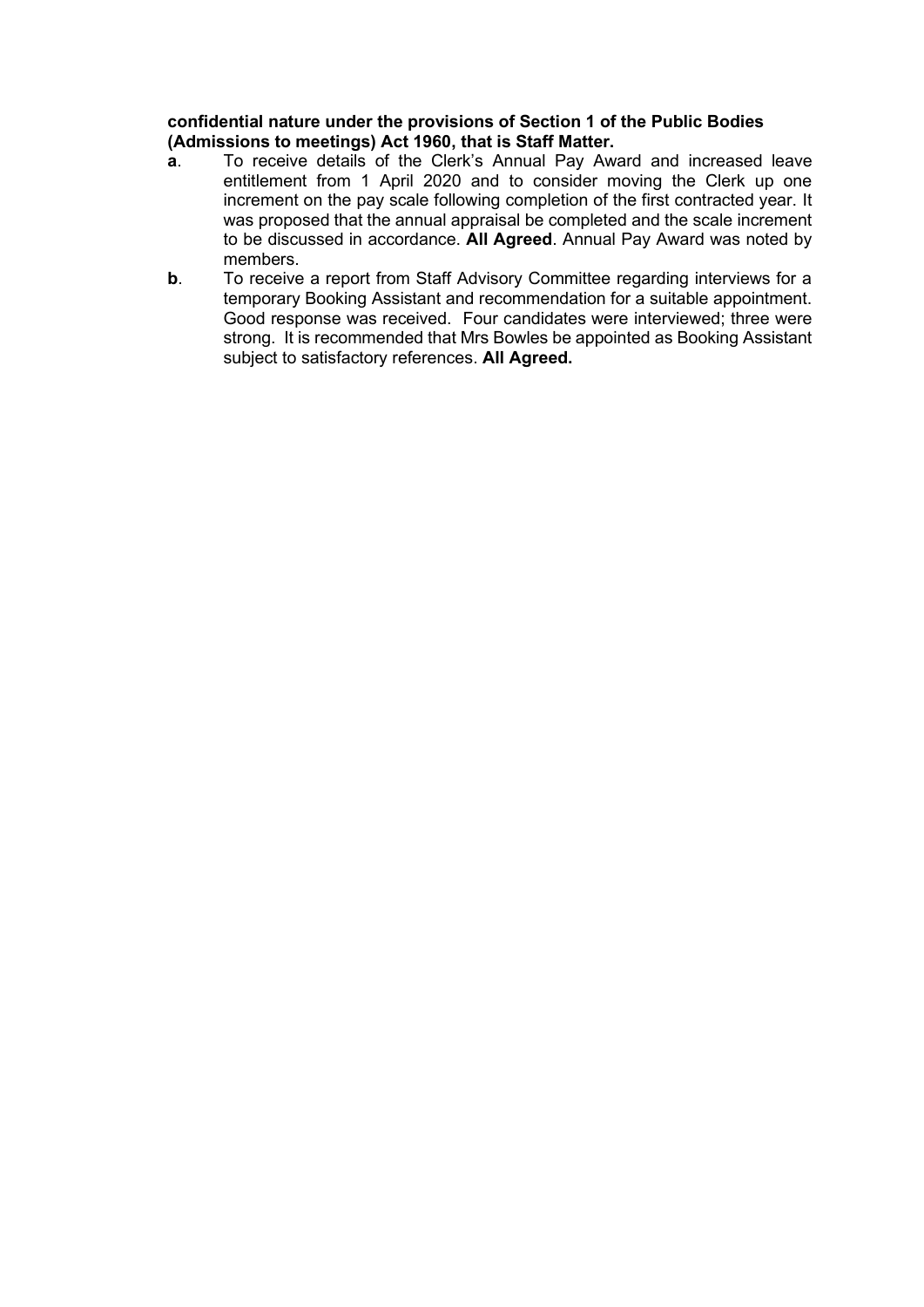## **Rackheath Parish Council PAYMENTS LIST**

|                              |            |                | <b>Cheque No</b> | <b>Description</b>          | <b>Supplier</b>         |   |          |        |          |
|------------------------------|------------|----------------|------------------|-----------------------------|-------------------------|---|----------|--------|----------|
| 83 Booking Assistant Salary  | 31/07/2020 | Parish Council |                  | Salary                      | Hannah Lawrance         | X | 189.58   | 0.00   | 189.58   |
| 84 Clerk's Salary            | 31/07/2020 | Parish Council |                  | Salary                      | Anne Tandy              | X | 860.53   | 0.00   | 860.53   |
| 85 NEST Pension              | 07/08/2020 | Parish Council |                  | Pension Contributions       | Nest Pension            | X | 127.58   | 0.00   | 127.58   |
| 88 Training                  | 25/08/2020 | Parish Council |                  | Training                    | <b>VUE IT Training</b>  | X | 24.00    | 0.00   | 24.00    |
| 90 Repairs, Renewals and     | 25/08/2020 | Parish Council |                  | <b>Pavilion Maintenance</b> | Anglia Air Conditioning | S | 95.00    | 19.00  | 114.00   |
| 91 Insurance                 | 25/08/2020 | Parish Council |                  | Insurance                   | <b>BHIB</b>             | X | 968.79   | 0.00   | 968.79   |
| 92 Admin & Office Expenses   | 25/08/2020 | Parish Council |                  | Internet & Phone            | Talk Talk               | S | 28.50    | 5.70   | 34.20    |
| 93 Surgery Water &           | 25/08/2020 | Parish Council |                  | Fire Extinguishers          | North Walsham Fire      | S | 16.50    | 3.30   | 19.80    |
| 94 Cleaning                  | 25/08/2020 | Parish Council |                  | Cleaning pavilion           | Heritage Contract       | S | 205.15   | 41.03  | 246.18   |
| 95 Church                    | 25/08/2020 | Parish Council |                  | Grass cutting               | Garden Guardian         | S | 49.08    | 9.82   | 58.90    |
| 96 Church                    | 25/08/2020 | Parish Council |                  | Grass cutting               | Garden Guardian         | S | 21.50    | 4.30   | 25.80    |
| 97 Grounds                   | 25/08/2020 | Parish Council |                  | Grass cutting               | Garden Guardian         | S | 89.25    | 17.85  | 107.10   |
| 98 Jubilee Park Grasscutting | 25/08/2020 | Parish Council |                  | Grass cutting               | Garden Guardian         | S | 206.33   | 41.27  | 247.60   |
| 99 Jubilee Park Play         | 25/08/2020 | Parish Council |                  | Play equipment inspection   | Garden Guardian         | S | 17.83    | 3.57   | 21.40    |
| 100 Grounds                  | 25/08/2020 | Parish Council |                  | Pitch Fertilise             | Garden Guardian         | S | 183.00   | 36.60  | 219.60   |
| 101 Jubilee Park Play        | 25/08/2020 | Parish Council |                  | Play equipment repairs      | Garden Guardian         | S | 15.00    | 3.00   | 18.00    |
| 102 Utilities                | 18/08/2020 | Playing Field  |                  | Water                       | Anglian Water           | X | 185.00   | 0.00   | 185.00   |
|                              |            |                |                  |                             | <b>Total</b>            |   | 3,282.62 | 185.44 | 3,468.06 |